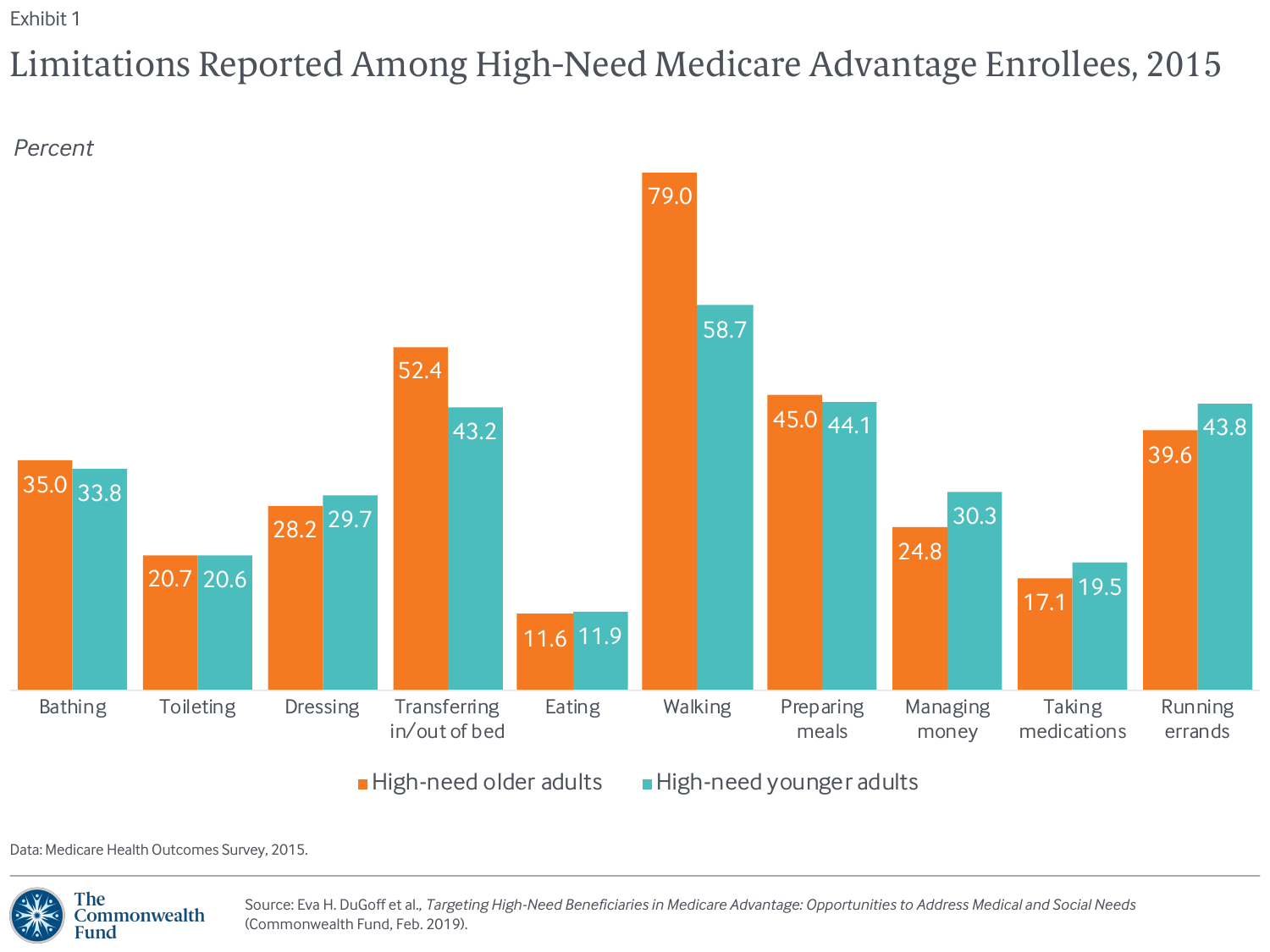# Characteristics of High-Need Medicare Advantage Enrollees

*Percent*



Data: Medicare Health Outcomes Survey, 2015.

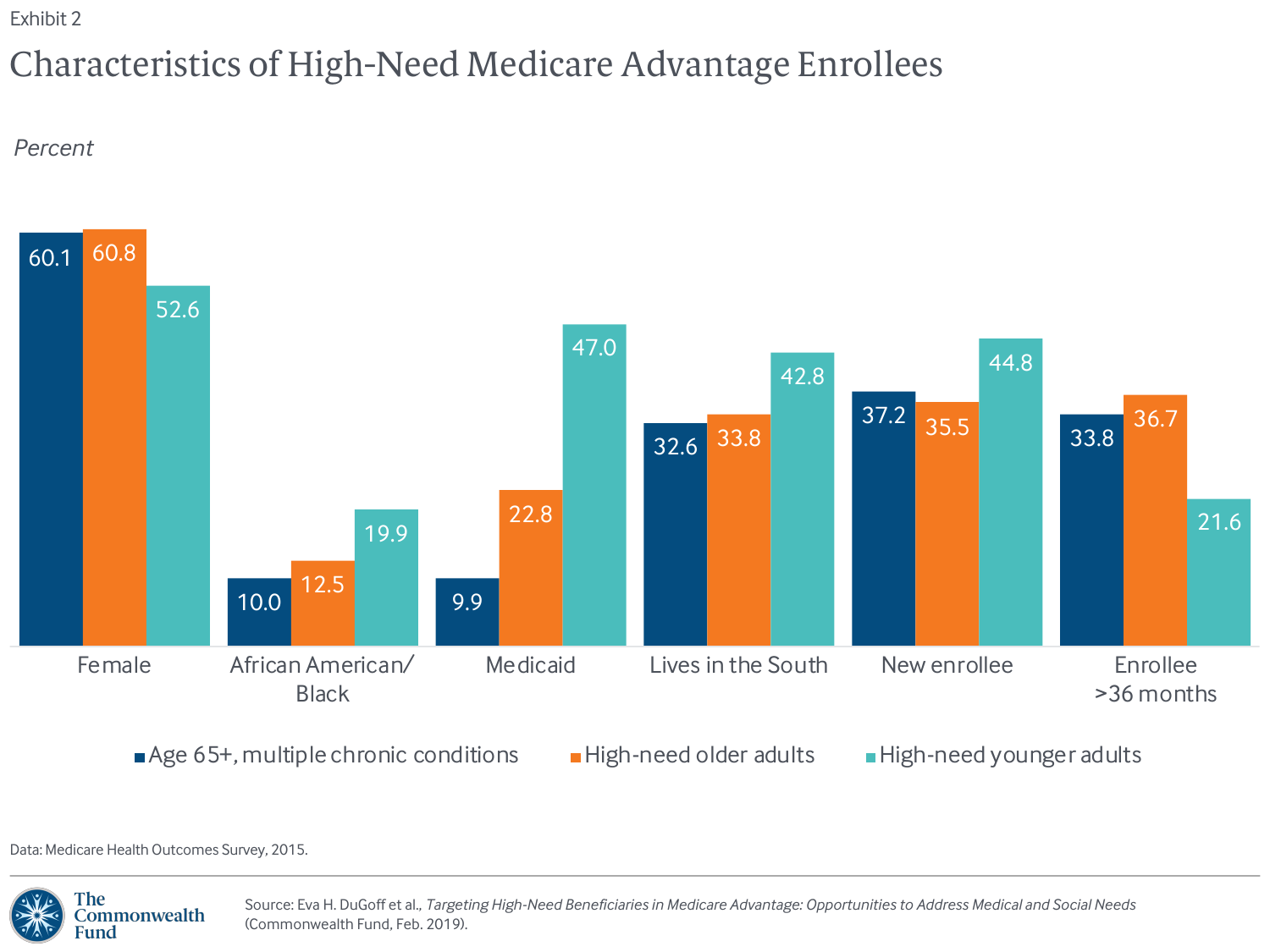High-Need Medicare Advantage Enrollees Are More Likely to Have Low Incomes, Limited Formal Education, and Live in Disadvantaged Neighborhoods





Data: Medicare Health Outcomes Survey, 2015.

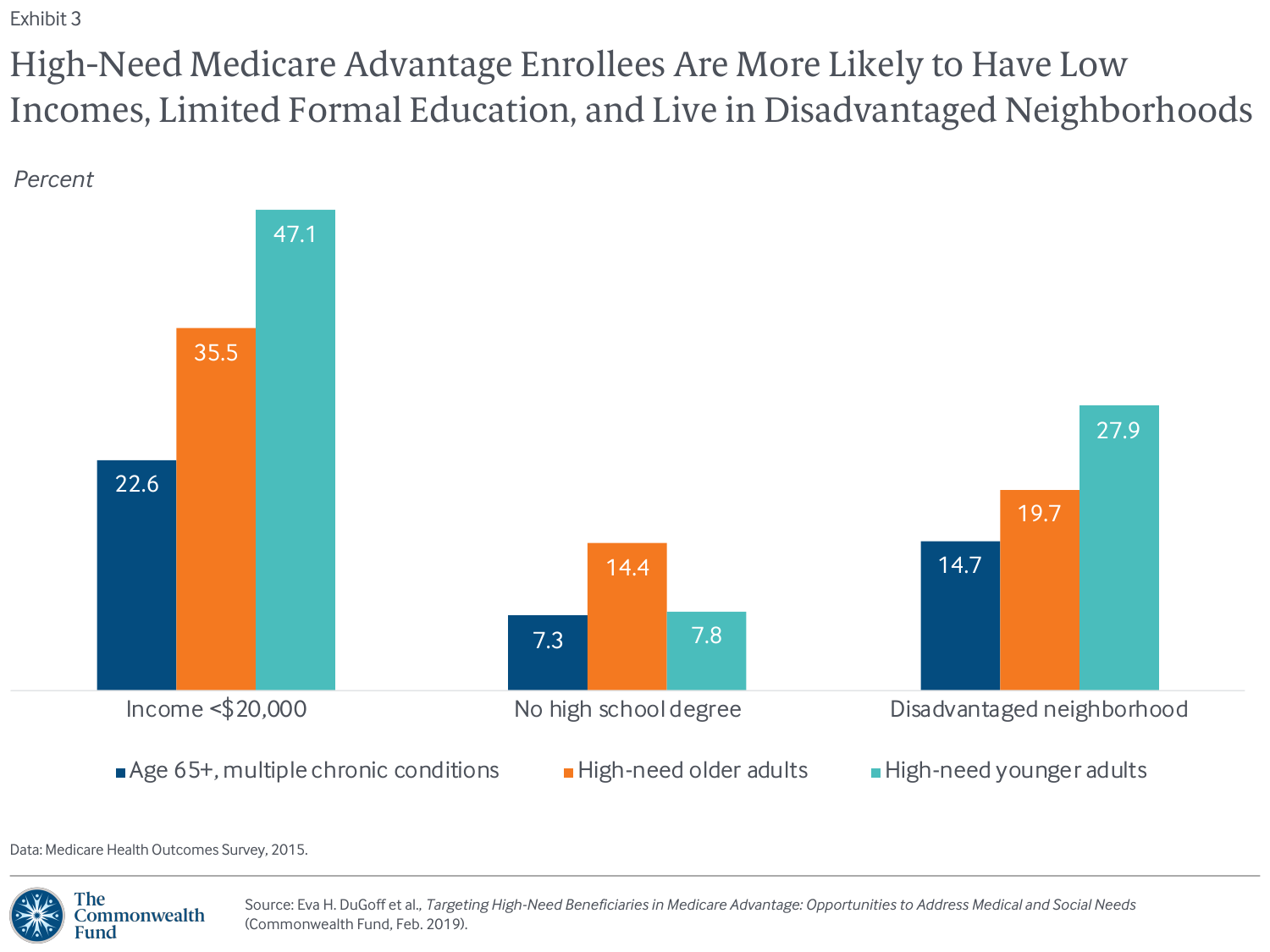# High-Need Older Adults Enrolled in Medicare Advantage Are More Likely to Report Social Isolation Risk Factors

*Percent*



Data: Medicare Health Outcomes Survey, 2015.

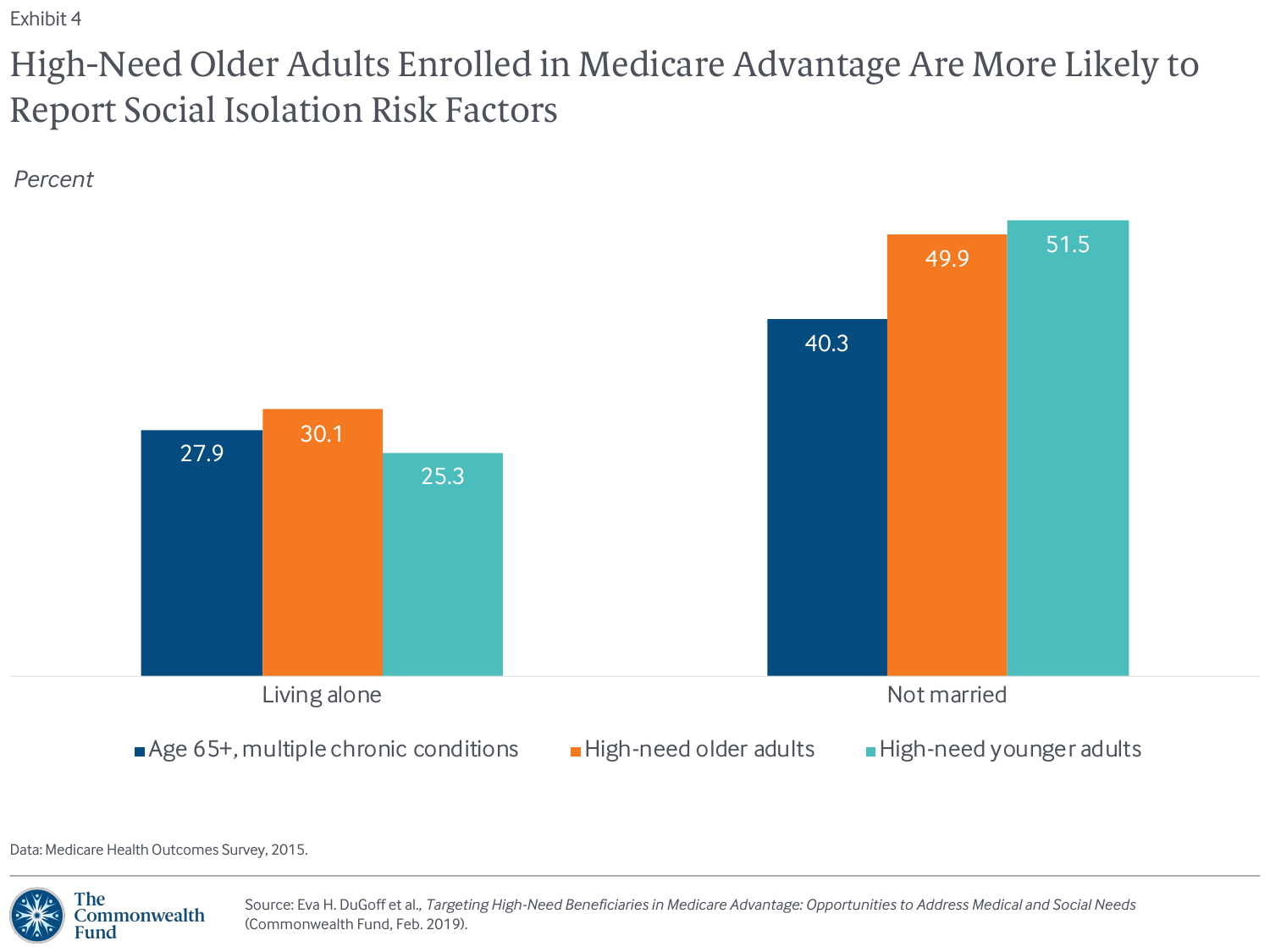## High-Need Medicare Advantage Enrollees Are More Likely to Report Poor Health

*Percent*



Data: Medicare Health Outcomes Survey, 2015.